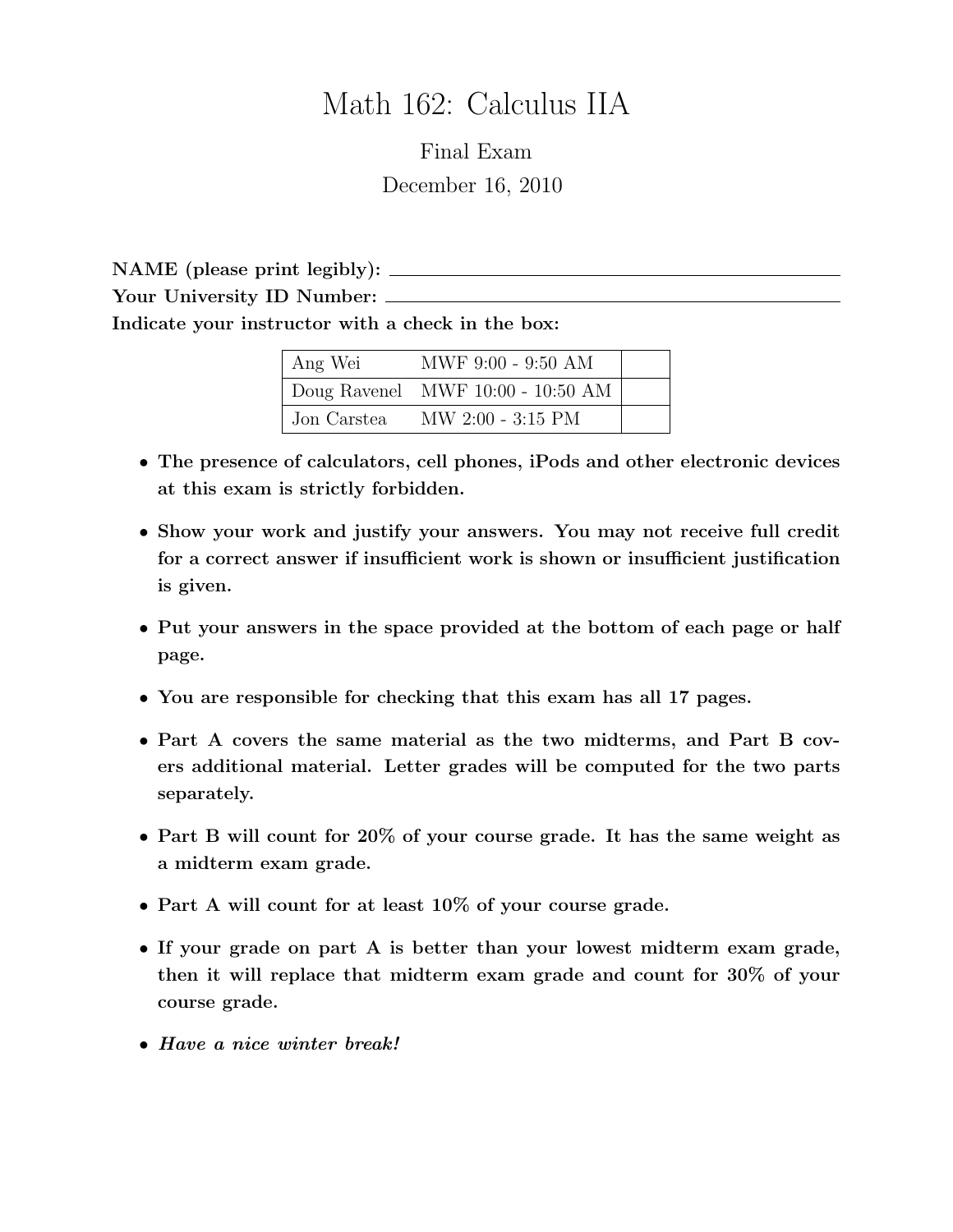| Part A          |              |              |  |  |
|-----------------|--------------|--------------|--|--|
| <b>QUESTION</b> | <b>VALUE</b> | <b>SCORE</b> |  |  |
| 1               | 20           |              |  |  |
| $\overline{2}$  | 20           |              |  |  |
| 3               | 15           |              |  |  |
| 4               | 15           |              |  |  |
| 5               | 20           |              |  |  |
| 6               | 10           |              |  |  |
| <b>TOTAL</b>    | 100          |              |  |  |

| Part B          |              |              |  |  |
|-----------------|--------------|--------------|--|--|
| <b>QUESTION</b> | <b>VALUE</b> | <b>SCORE</b> |  |  |
| 7               | 20           |              |  |  |
| 8               | 20           |              |  |  |
| 9               | 20           |              |  |  |
| 10              | 20           |              |  |  |
| 11              | 20           |              |  |  |
| <b>TOTAL</b>    | 100          |              |  |  |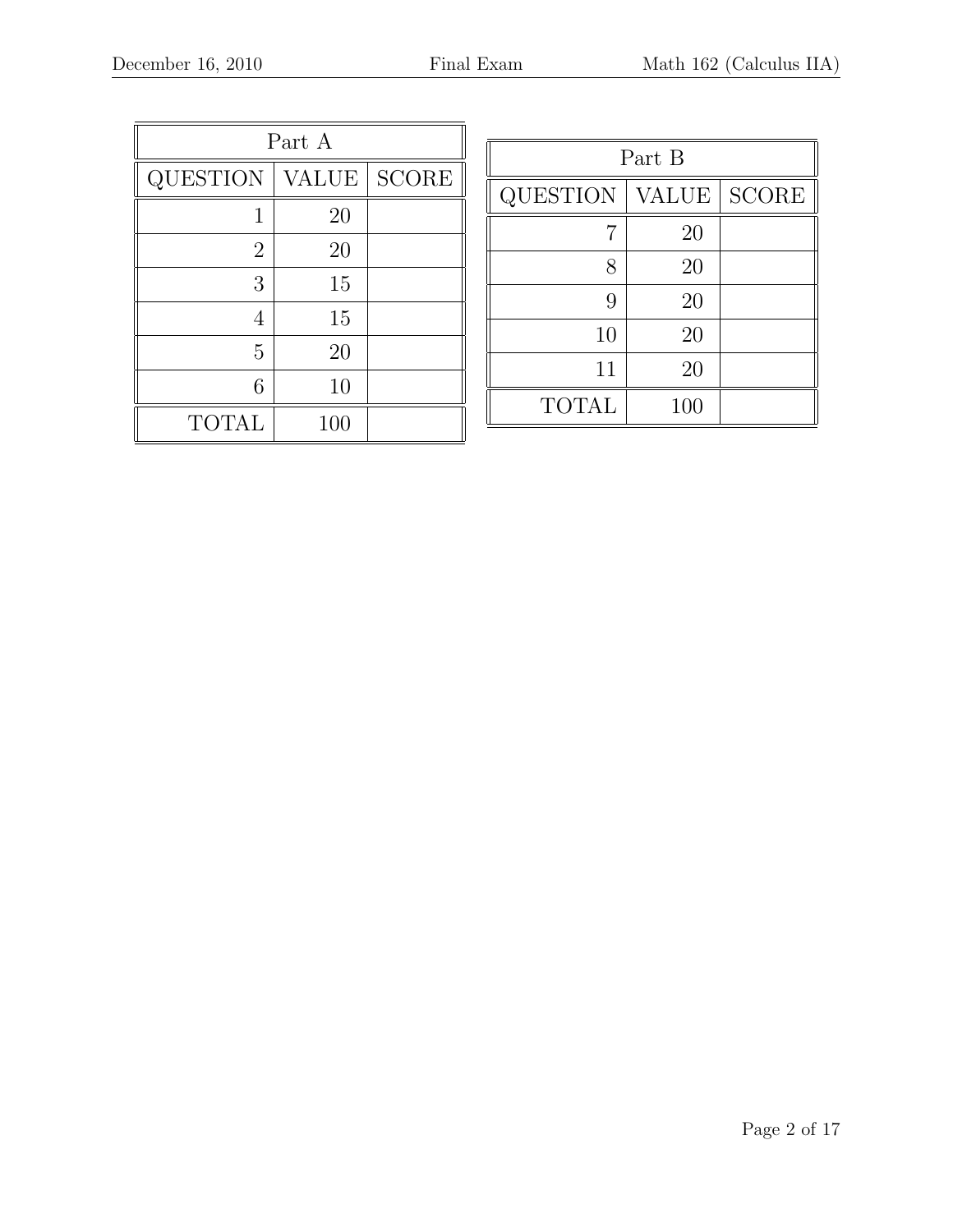## Part A

#### 1. (20 points)

(a) Find the partial fraction expansion of

$$
\frac{1}{x^3 - x}.
$$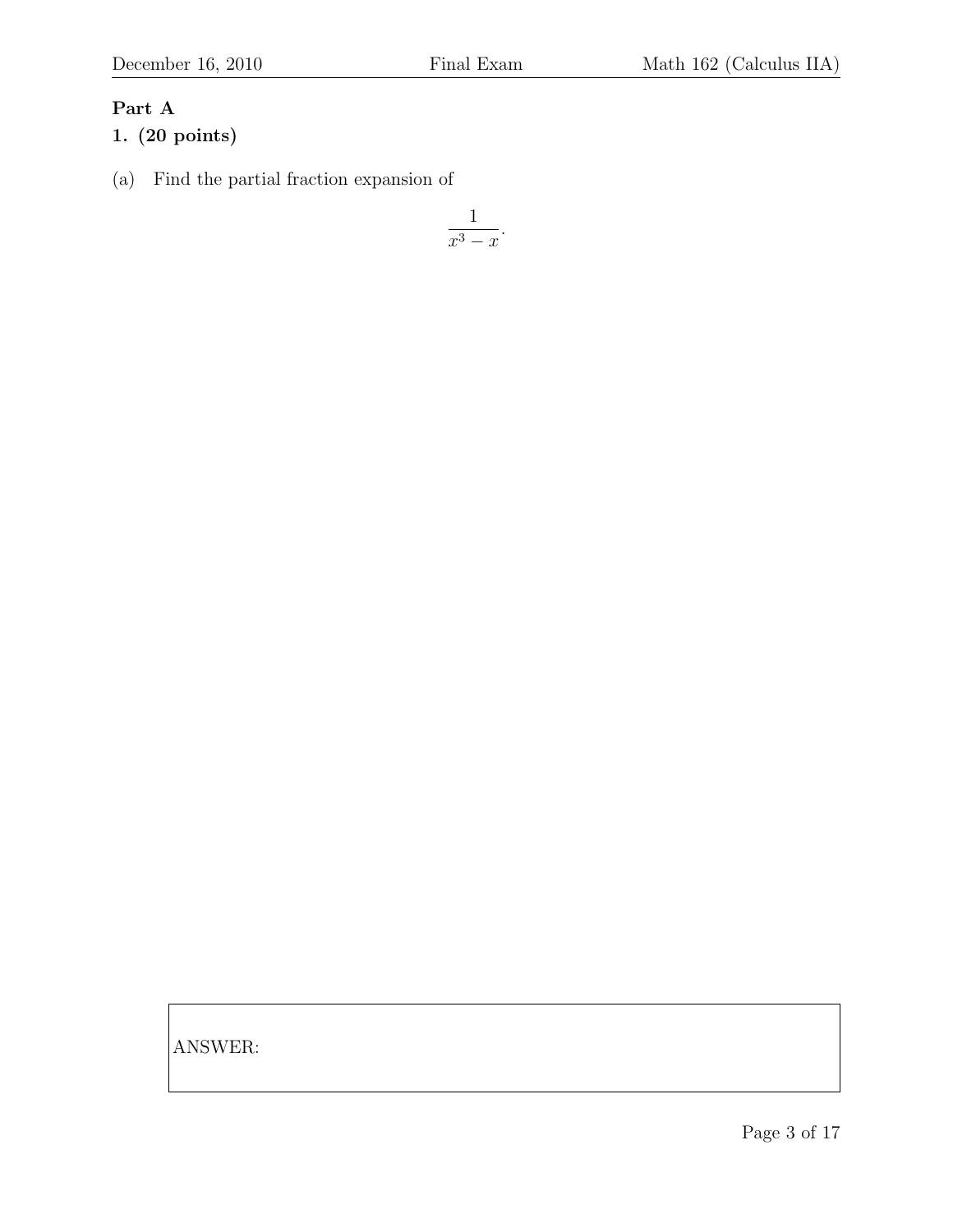(b) Calculate the integral

$$
\int \frac{1}{x^3 - x} \, dx.
$$

NOTE: The first part of this problem was designed to help you do the second part. If you did the first part incorrectly, you will not get partial credit for "correctly" using the wrong partial fraction expansion to find the integral.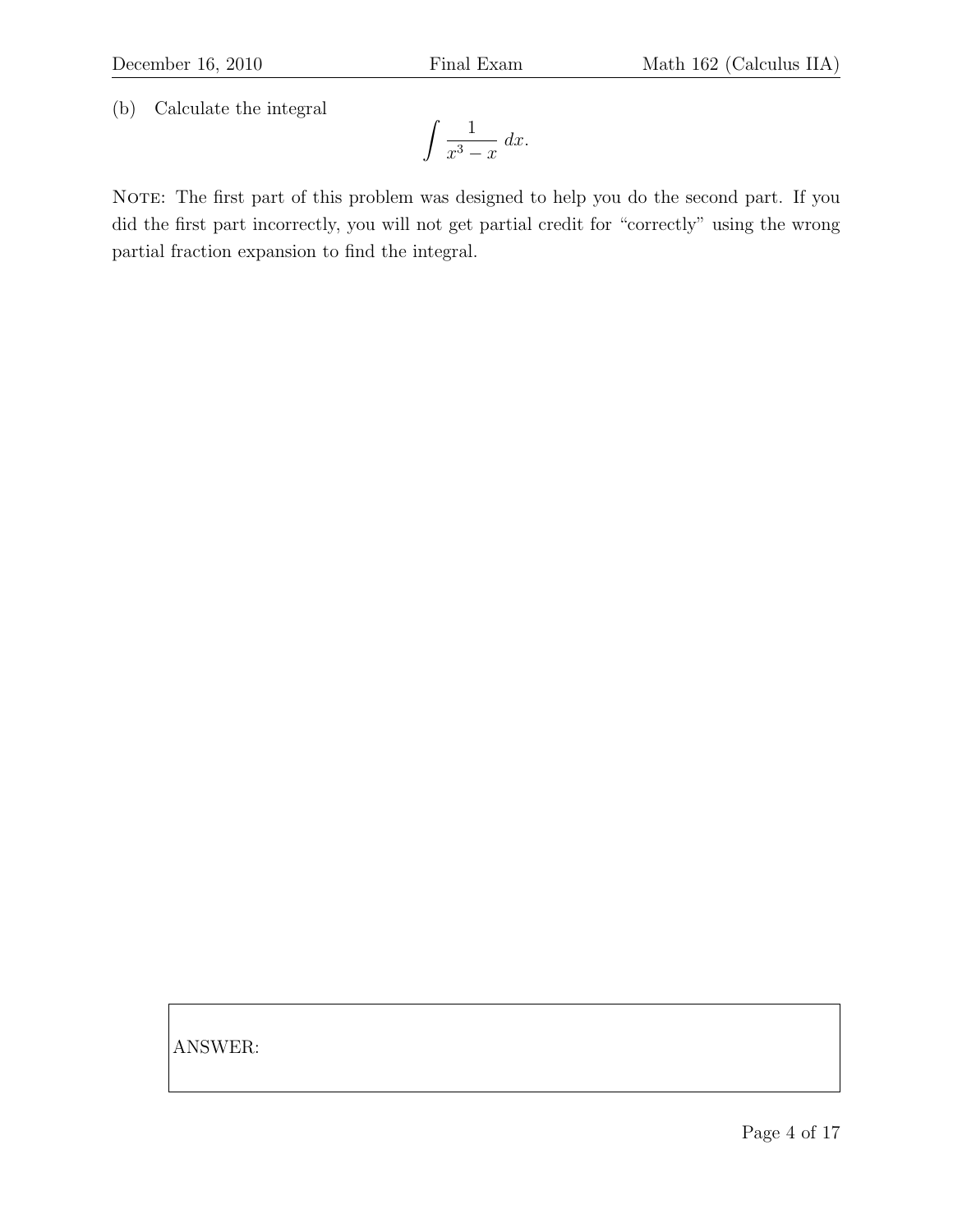Evaluate the integral

$$
\int \frac{x+1}{\sqrt{x^2+4}} dx
$$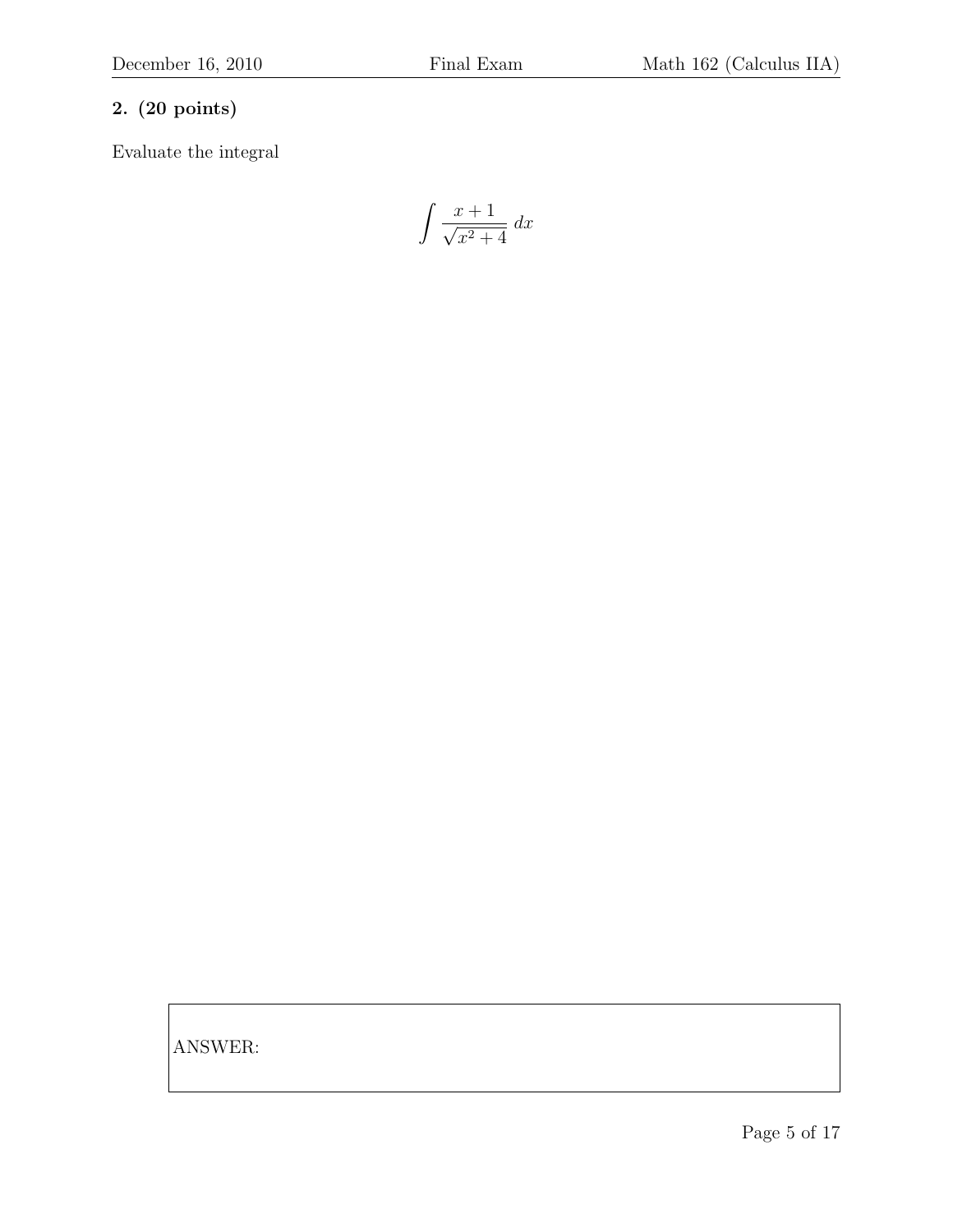### 3. (15 points)

Rotate the region bounded by  $y = 0$ ,  $y = \sin x$ ,  $x = 0$  and  $x = \pi$  around the x-axis. Compute the volume of the resulting body.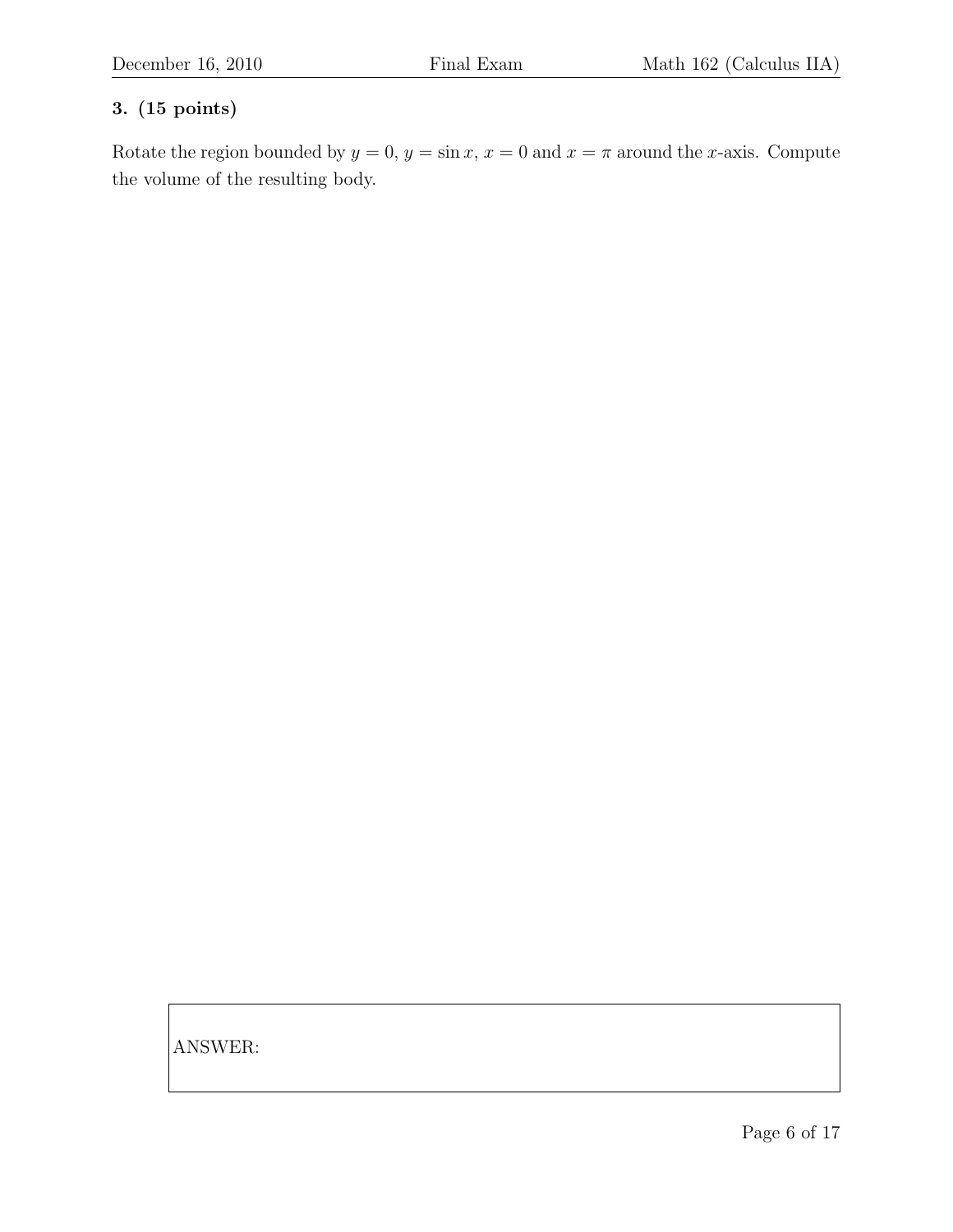### 4. (15 points)

An inverted cone has radius of the base  $2m$  and depth/height  $5m$ . The cone if filled with water up to the height of  $3m$ . How much work (in Joules) is required to empty the cone? The density of water is  $1000 kg/m^3$  and  $g = 9.8 m/sec^2$ . You may assume  $9.8 \cdot \pi = 31$ . A Joule is the metric unit of work,  $1J=1kg\cdot m^2/sec^2$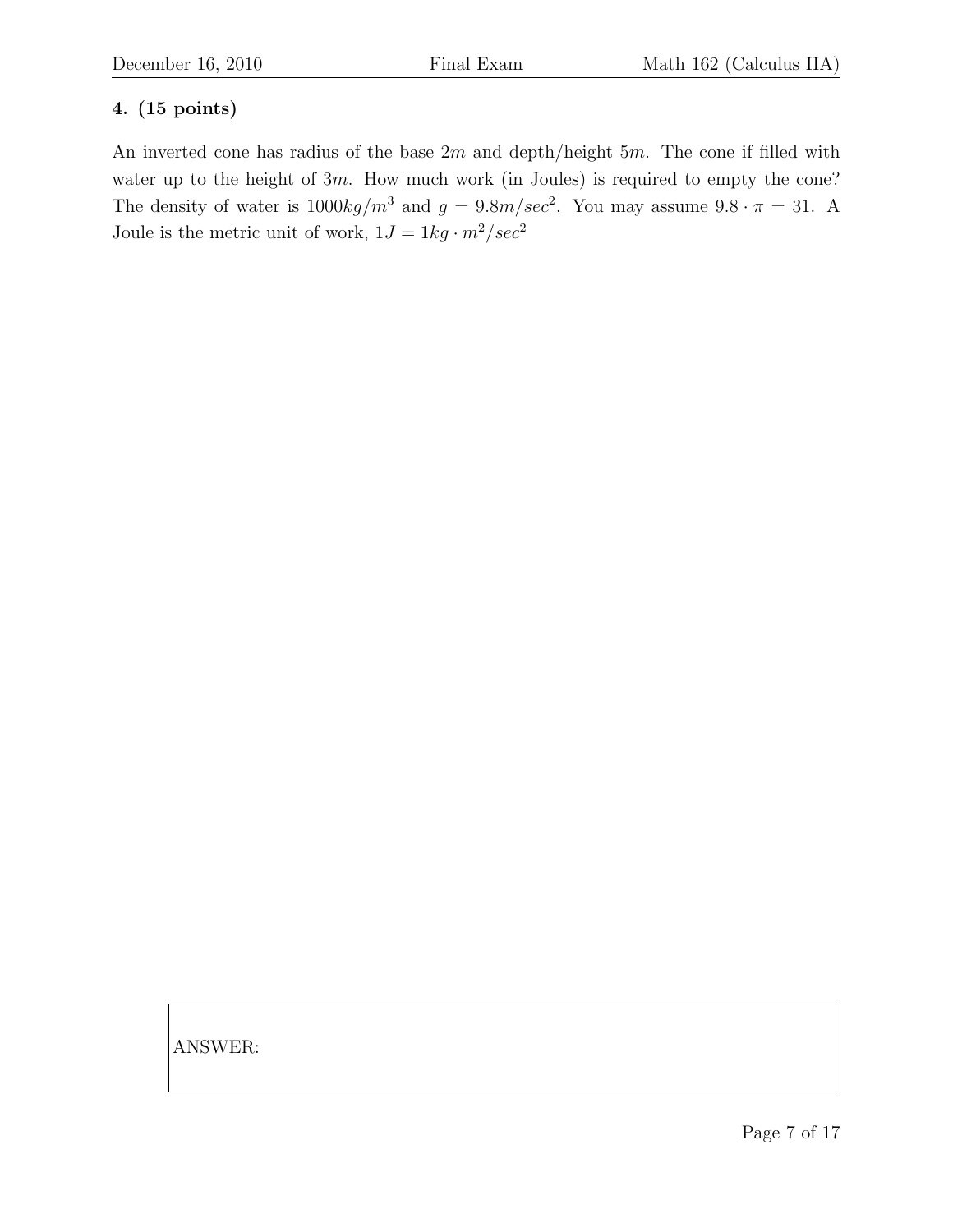The cardioid is the curve defined in polar coodinates by  $r = 1 + \cos \theta$ . Find the arclength of the cardioid for  $0 \le \theta \le \pi$ . You may use the identity  $\cos^2(\theta/2) = (1 + \cos \theta)/2$ .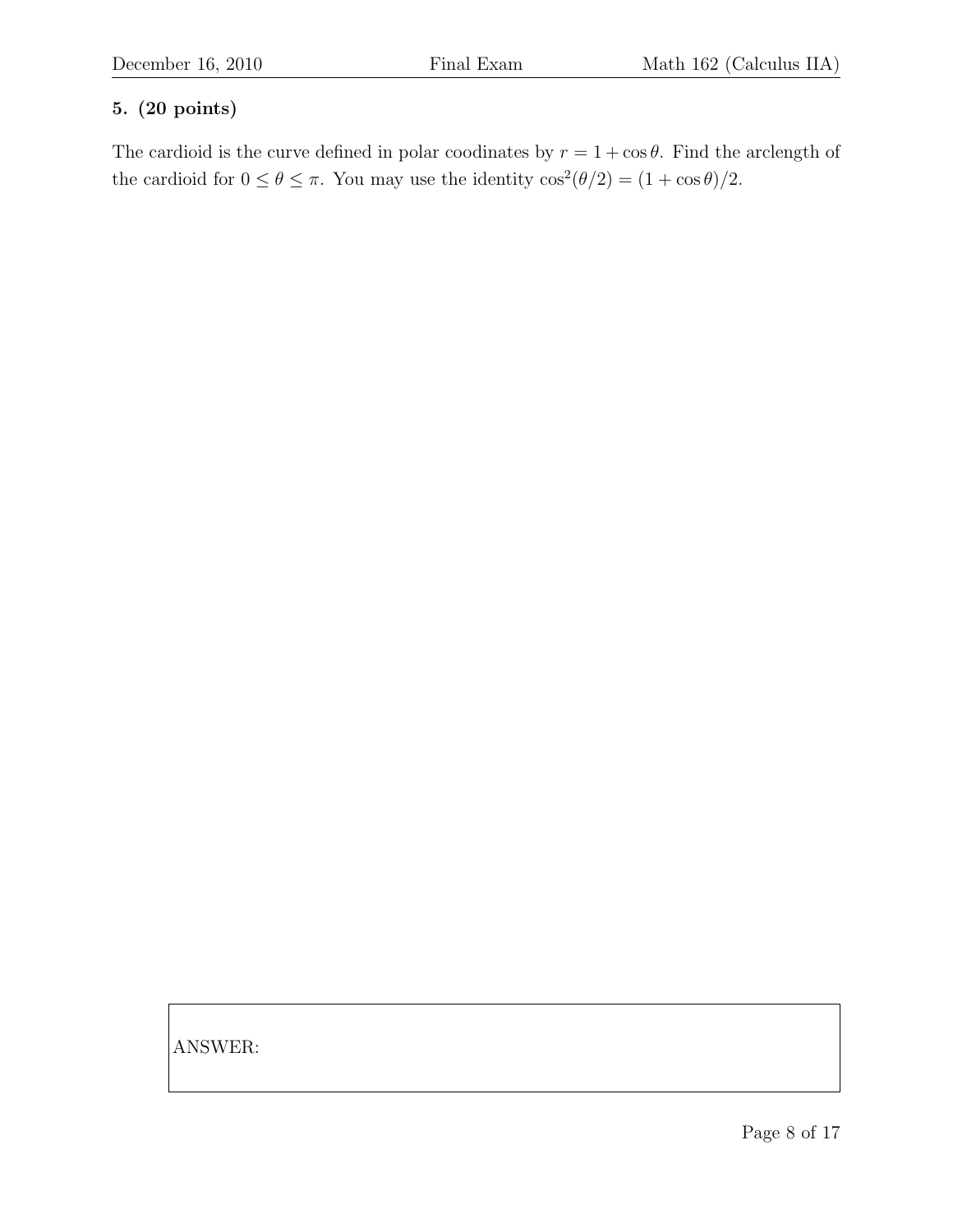Find the area of the region bounded by  $y = sin(x)$  and  $y = cos(x)$  for  $\pi/4 \le x \le 5\pi/4$ .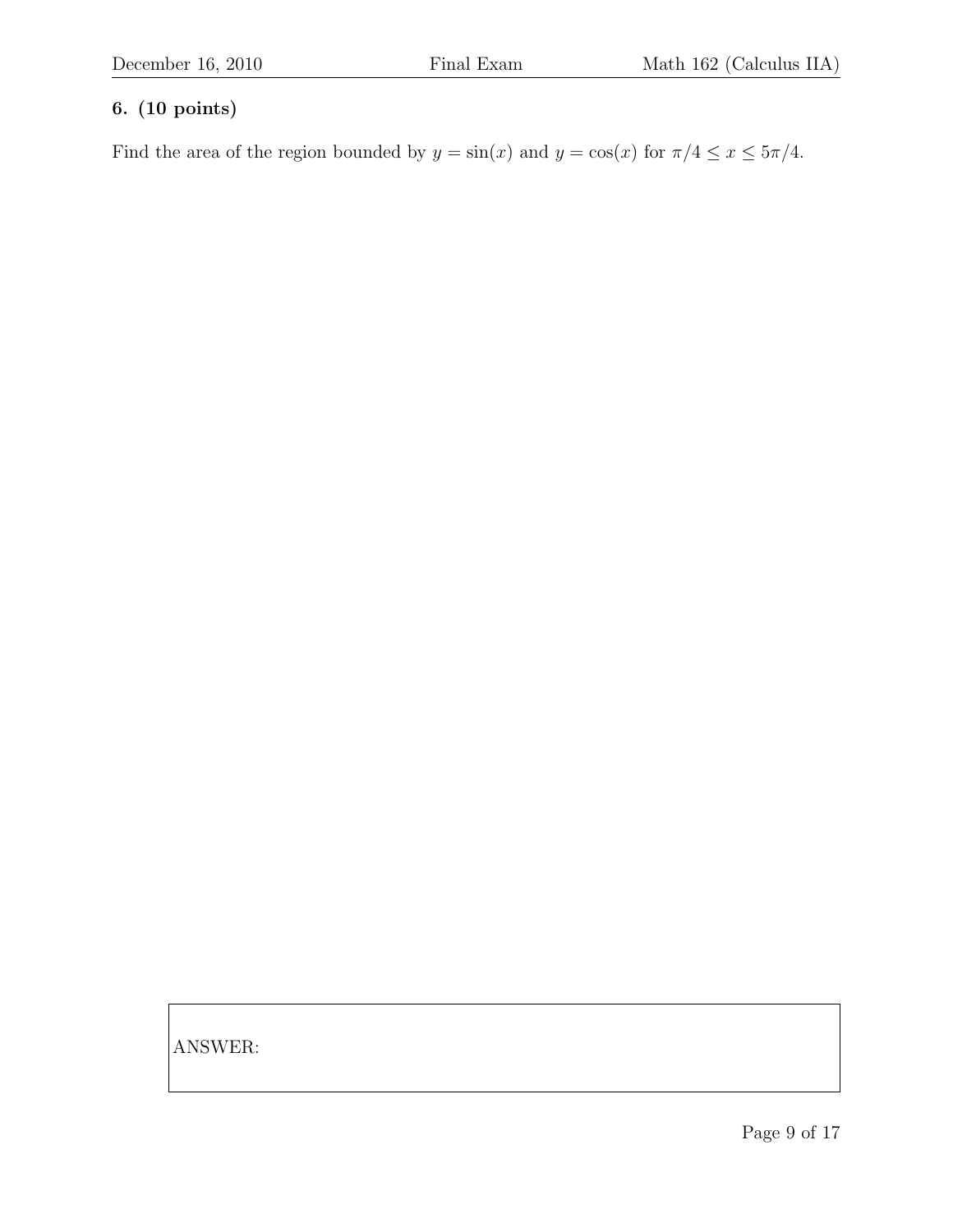#### Part B

### 7. (20 points)

(a) Find the Maclaurin series expansion of  $\sin x/x$ , as well as the interval of convergence.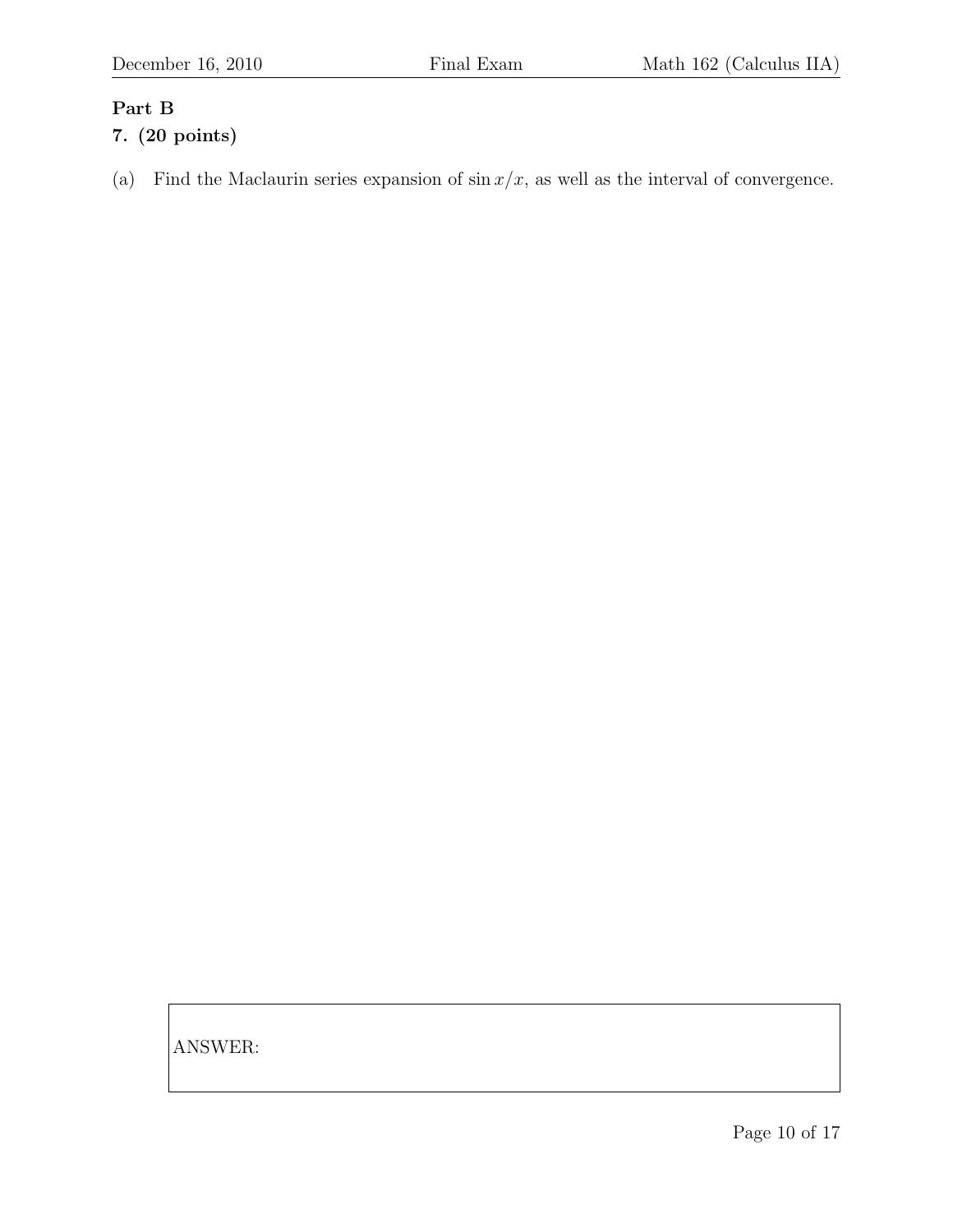b) Find the Maclaurin series for

$$
\int_0^x \frac{\sin t}{t} dt,
$$

as well as the interval of convergence.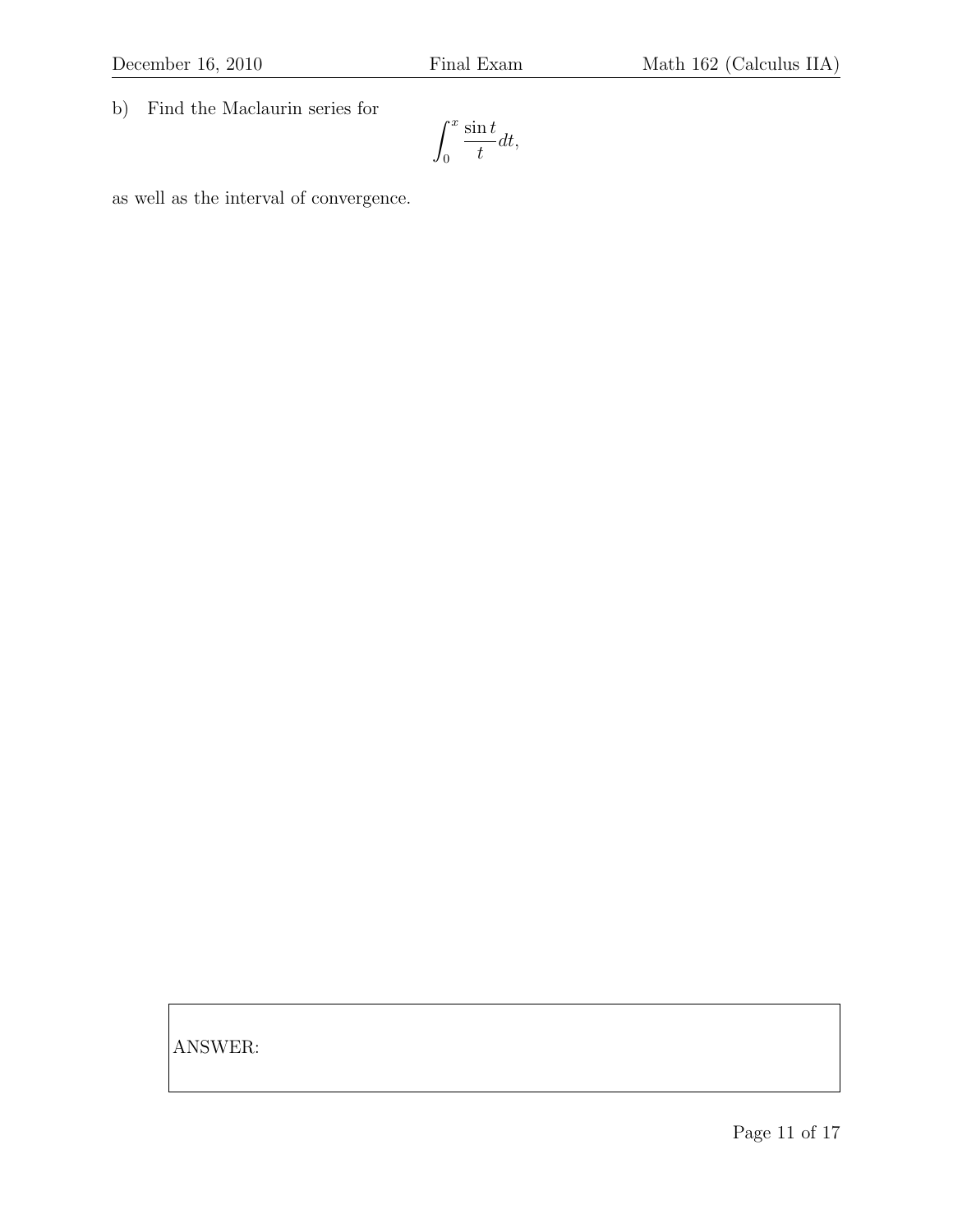(a) Find the Taylor series centered at 0 of the function  $sin(x^2)$ , as well as radius and interval of convergence.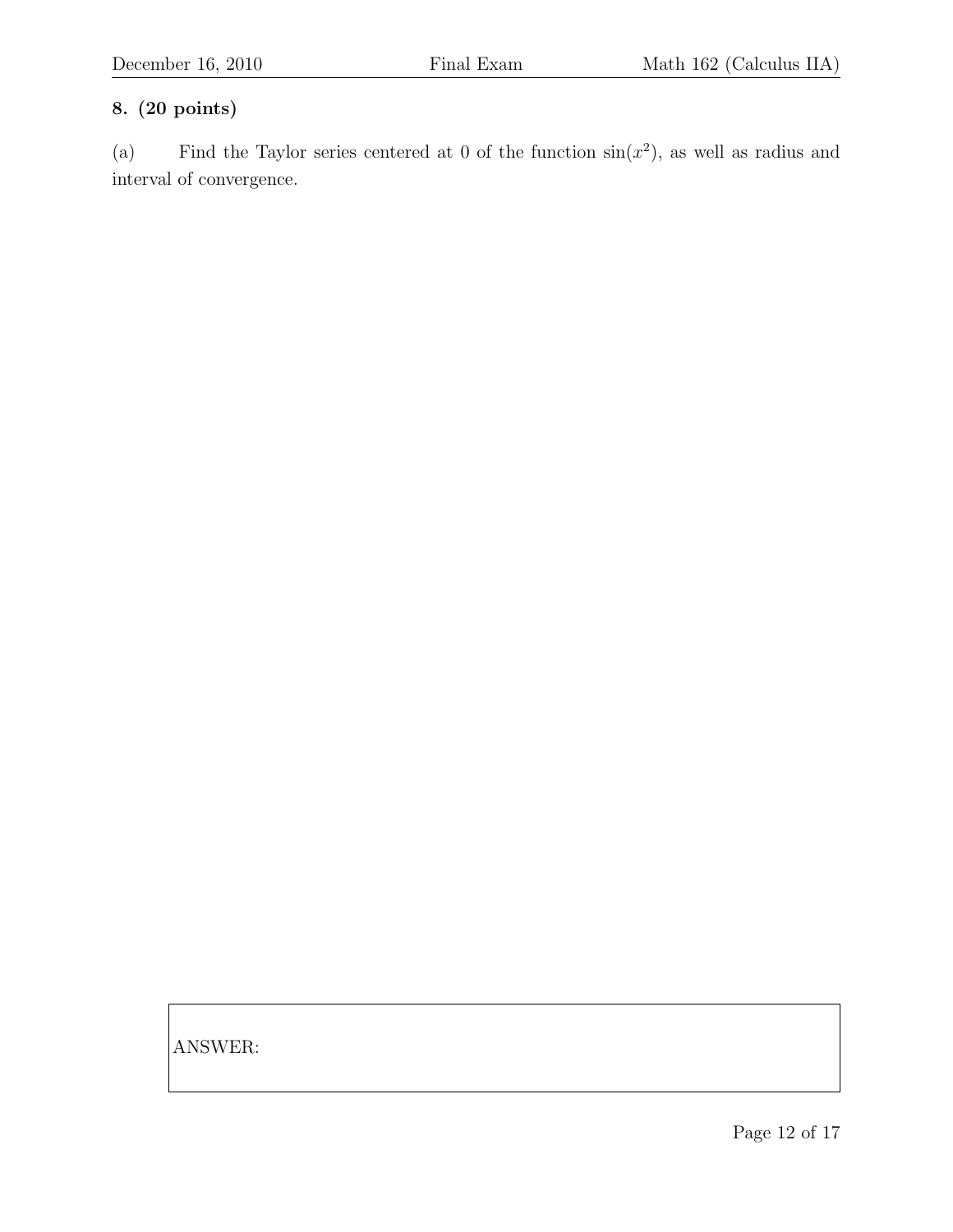(b) Write the integral

 $\int_0^x$ 0  $\sin(t^2)dt$ 

as a power series in  $x$ .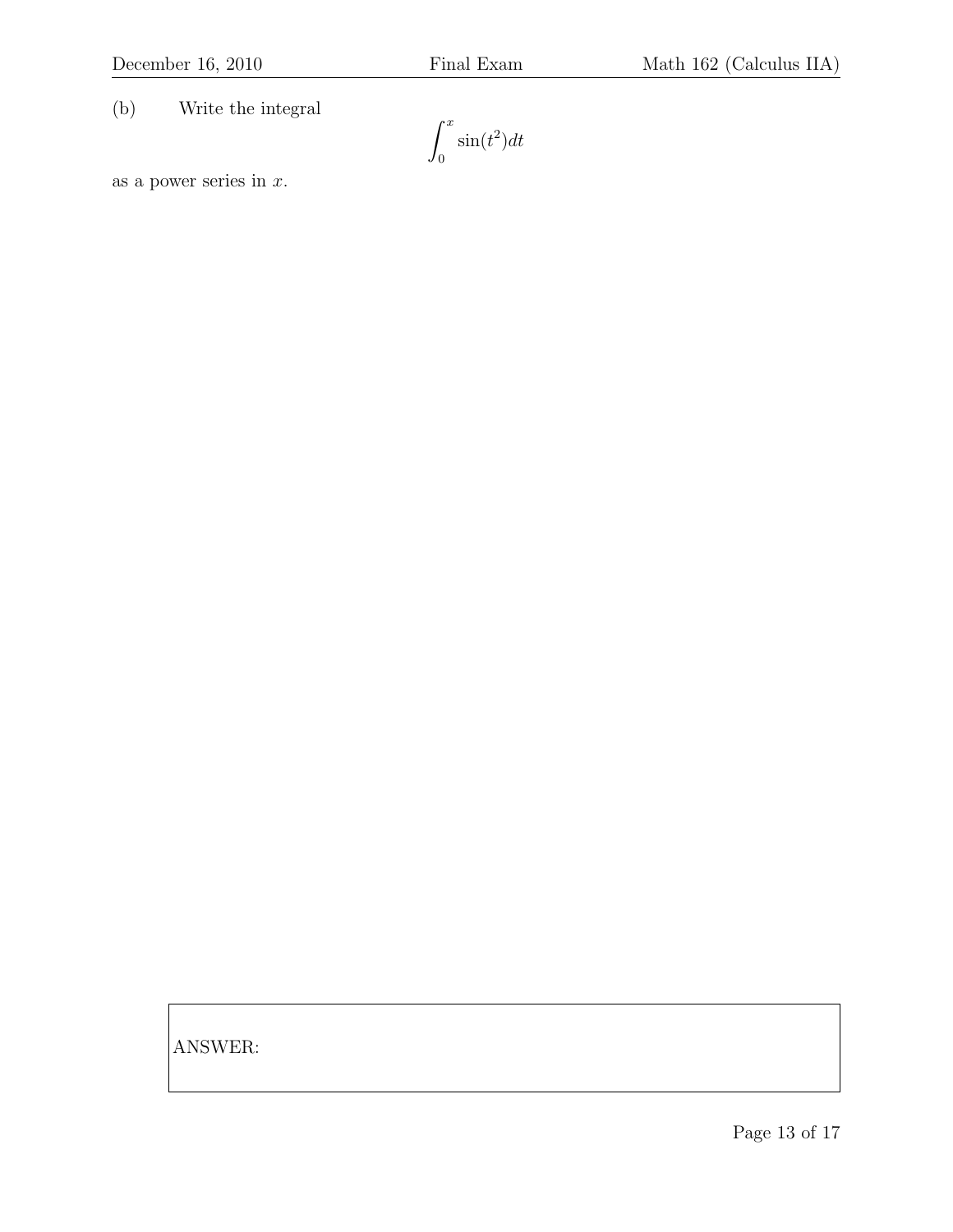9. (20 points) Find the radius of convergence and interval of convergence of the series

$$
\sum_{n=2}^{\infty} (-1)^n \frac{x^n}{4^n \ln(n)}.
$$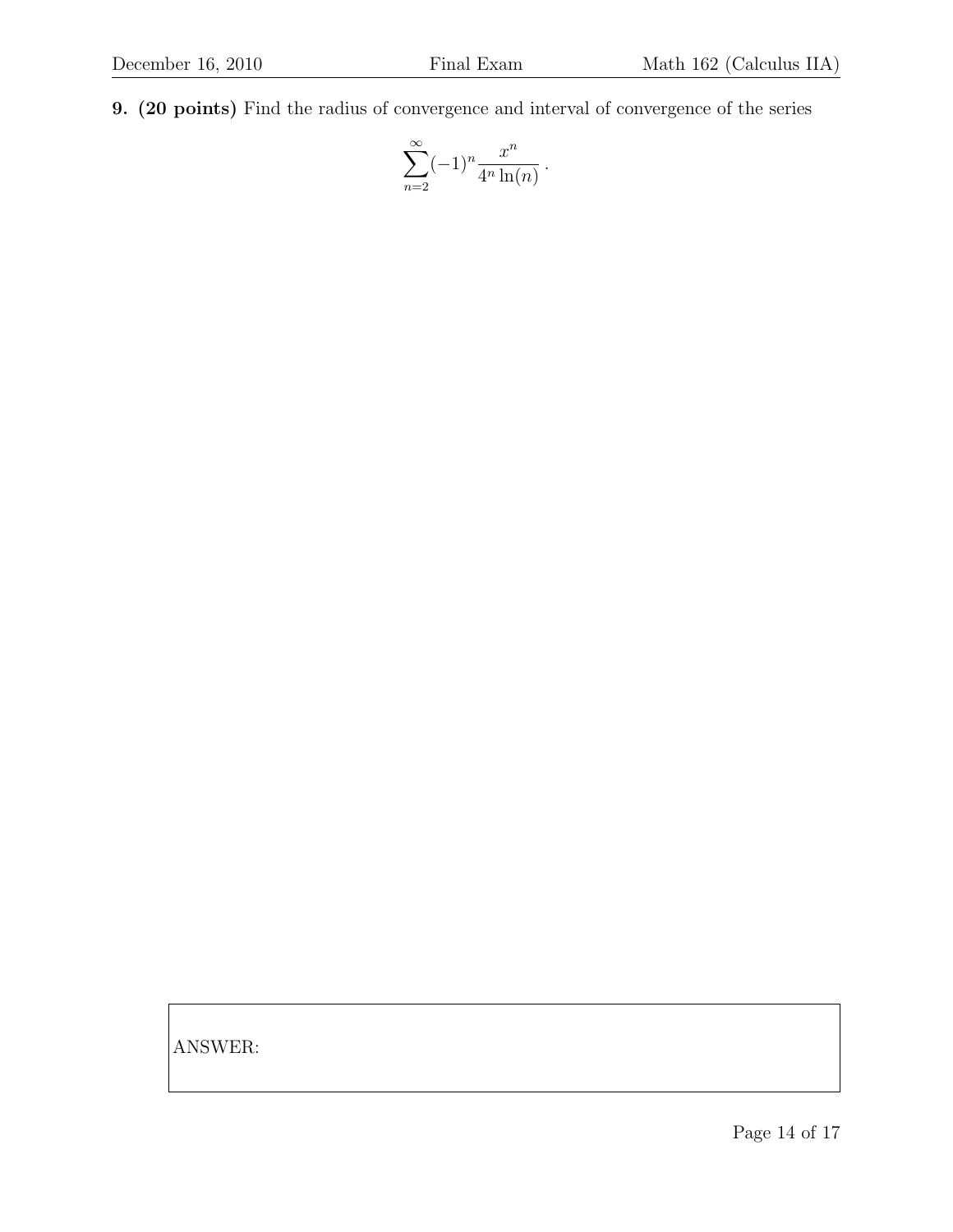Determine whether the series

$$
\sum_{n=1}^{\infty} (-1)^n \frac{\sqrt{n^2 + 1}}{n^2}
$$

is absolutely convergent, conditionally convergent or divergent.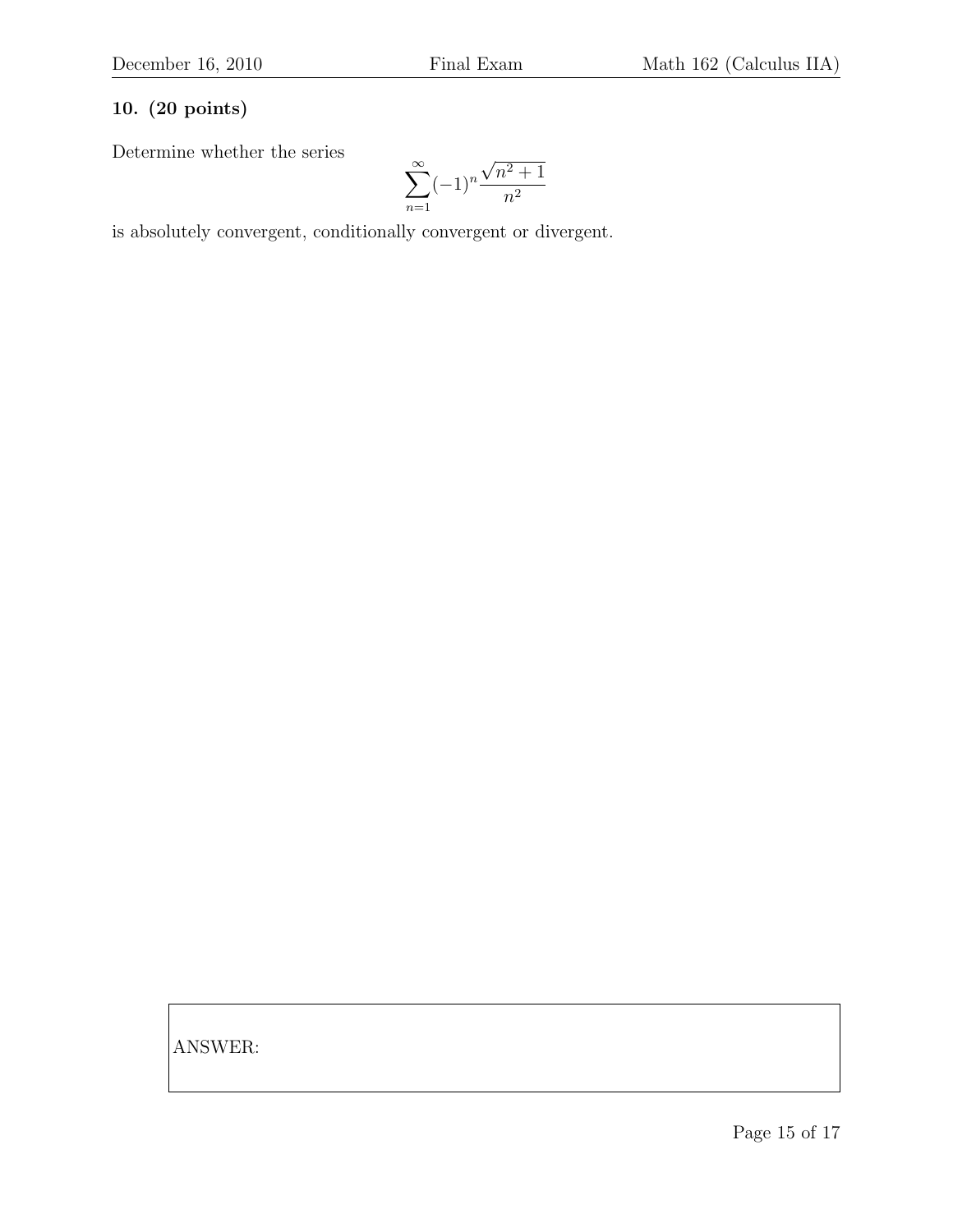(a) Determine whether the series

$$
\sum_{n=1}^{\infty} \frac{(-2)^n}{n^n}
$$

is absolutely convergent, conditionally convergent or divergent.